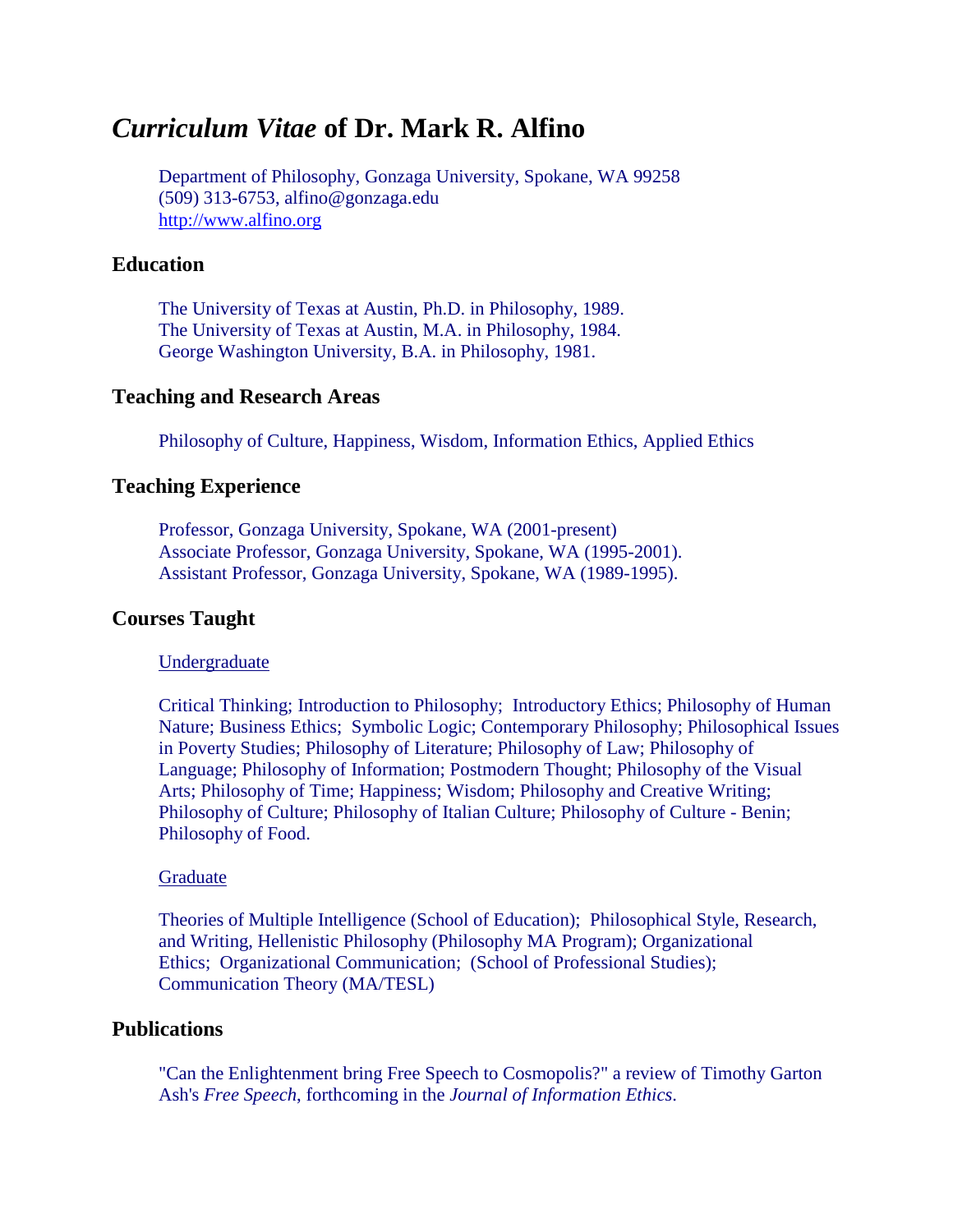"Deep Copy Culture," in *The Aesthetics and Ethics of Copying*, Bloomsbury Press, October 2016.

"The Folly of Fools: The Logic of Deceit and Self-Deception in Human Life," Journal of Information Ethics, 23.2 (Fall 2014): 82-86.

*Handbook of Intellectual Freedom: Theories, Concepts, and Cases*, co-edited with Laura Koltutsky, (Litwin Press, *Spring 2014*). Winner of the 2014-2016 Obler Award from the American Library Asssociation.

"Naturalizing Wisdom," *Regarding the Mind Naturally*, eds. Milkowski, Marcin and Konrad Talmont-Kaminski (Cambridge Scholars Press 2013).

"Book Notice: Swan, John and Peattie, Noel. The Freedom to Lie." in *Journal of Information Ethics* 22.2 (Fall 2013).

"Twenty Years of Information Ethics and the Journal of Information Ethics," *Journal of Information Ethics* 21.2 (Fall 2012): 13-17.

"Review of *Oxford Handbook on the Philosophy of Death*," *Notre Dame Philosophical Reviews,* June 30, 2013 (online).

with Michele Pajer , Linda Pierce, and Kelly Jenks, "Integrating Information Literacy Skills into a linked Freshman "Thought and Expression" Learning Community" *College and Undergraduate Libraries* (2008).

"Privacy, Surveillance, and the Good Life," cover story*, The Local Planet,* Spokane, Washington, March 18, 2004

with Randy Mayes, "Reconstructing the Right to Privacy," *Social Theory and Practice,* v 29 no 1, January 2003*.*

with Randy Mayes, ["Rationality\\_and\\_the\\_Right\\_to\\_Privacy.](http://guweb2.gonzaga.edu/faculty/alfino/dossier/Papers/Rationality_and_the_Right_to_Privacy.doc)" in *Today's Moral Issues*, ed. Daniel Bonevac, fourth edition, (2001). Mountain View: Mayfield Publishing. p. 307-312.

"Misplacing Privacy," *Journal of Information Ethics* (Fall 2001): 5-9

*"*The Social Nature of Information Ethics*,*" with Linda Pierce, *Library Trends* v 49 no3 Winter 2001. p. 471-85*.* 

"Will the Center Hold? Core Values in A Changing Information Environment," with Linda Pierce, PNLA Quarterly 63.1 Fall 1998, 16-17

*McDonaldization Revisited: Critical Essays in Consumer Culture*, co-edited with Robin Wynard and John Caputo, Westport, CT: Greenwood Press, 1998.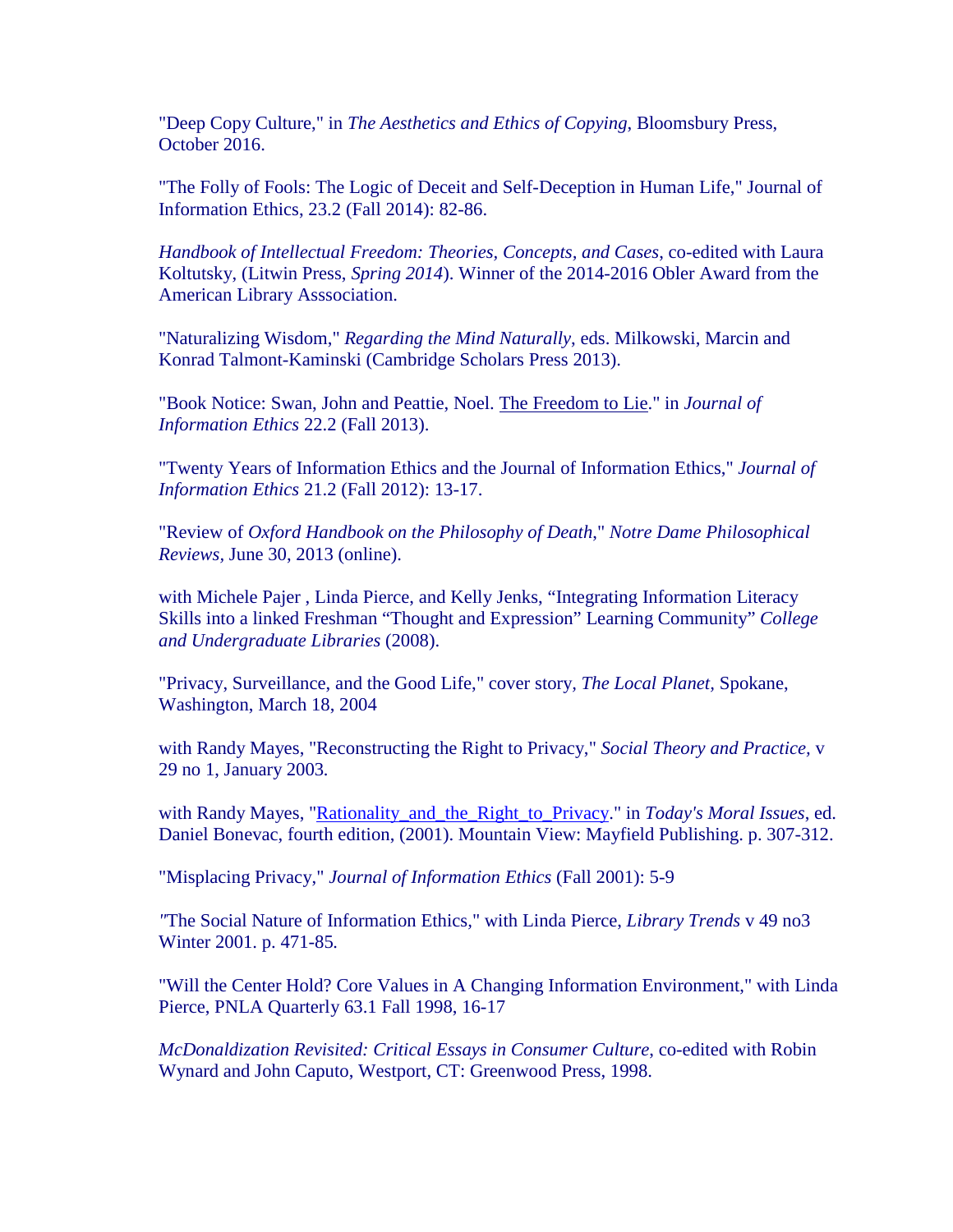"Traditional vs. Information Management Theory," *Journal of Information Ethics* (Spring 1998): 5-9

*Information Ethics for Librarians*, co-authored with Linda Pierce, MacFarland and Associates, 1997.

"Postmodern Hamburgers: Taking a Postmodern Attitude Toward McDonald's," in Mark Alfino, Robin Wynyard, and John Caputo (Eds.), *McDonaldization Revisited: Critical Essays in Consumer Culture*, Greenwood Press, 1998, 175-189.

["Research Crimes, Misdemeanors, and Tolerated Deceptions,](http://guweb2.gonzaga.edu/faculty/alfino/dossier/Papers/Jief95_Research_Crimes_Misdemeanors.htm)" *Journal of Information Ethics* 5.1 (Spring 1996): 5-8.

["The Information Ethics of Polite Work Culture,](http://guweb2.gonzaga.edu/faculty/alfino/dossier/Papers/95S_JIE_Info_Ethics_of_Polite_Culture.htm)" *Journal of Information Ethics* 4.2 (Fall 1995): 9-12.

["Breaking Managerial Information Monopolies: Ethical Considerations in Setting](http://guweb2.gonzaga.edu/faculty/alfino/dossier/Papers/93F_JIE_Breaking_Managerial_Information_Monopolies.htm)  [Workplace Information Policy,](http://guweb2.gonzaga.edu/faculty/alfino/dossier/Papers/93F_JIE_Breaking_Managerial_Information_Monopolies.htm)" *Journal of Information Ethics* 4.1 (Spring 1995): 5-10.

Rev., with Paul Alfino, M.D., of E*thical Issues in Dialysis and Transplantation*, Carl Kjellstrand, M.D. and John B. Dossetor (Eds.), Dordrecht, The Netherlands: Kluwer Academic Publishers, 1992, *American Journal of Kidney Diseases* 24.1 (July 1994): 155- 156.

["Do Expert Systems Have a Moral Cost?"](http://guweb2.gonzaga.edu/faculty/alfino/dossier/Papers/JIE_93_Do_Expert_Systems_Have_a_Moral_Cost.htm) *Journal of Information Ethics* 2.2 (Fall 1993): 15-19. Reprinted in Richard Stichler and Robert Hauptman (Eds.), *Ethics, Information and Technology: Readings,* MacFarland and Associates, 1998, 95-100.

"The Virtue of the Information Manager," *Journal of Information Ethics* 2.1 (Spring 1993): 16-20. Reprinted in G. Lee Bowie, Kathleen M. Higgins, Meredith W. Michaels, *Thirteen Questions in Ethics and Social Philosophy*, 2nd Edition, Harcourt Brace Publishers, 1997.

"Information Rights vs. Information Virtues," *Journal of Information Ethics* 1.1 (Fall 1992): 13-17. Reprinted in G. Lee Bowie, Kathleen M. Higgins, Meredith W. Michaels, *Thirteen Questions in Ethics and Social Philosophy*, 2nd Edition, Harcourt Brace Publishers, 1997.

["Intellectual Property and Copyright Ethics,](http://guweb2.gonzaga.edu/faculty/alfino/dossier/Papers/COPYRIGH.htm)" *Business and Professional Ethics Journal,* 10.2 (1991): 85-109. Reprinted in Robert A. Larmer (Ed.), *Ethics in the Workplace,*  Minneapolis, MN: West Publishing Company, 1996, 278-293.

"Another Look at the Derrida-Searle Debate," *Philosophy and Rhetoric* 24.2 (1991): 143- 152.

"Two Futures for Library Copyright Policy," *ALKI* 6.3 (1990): 77-79.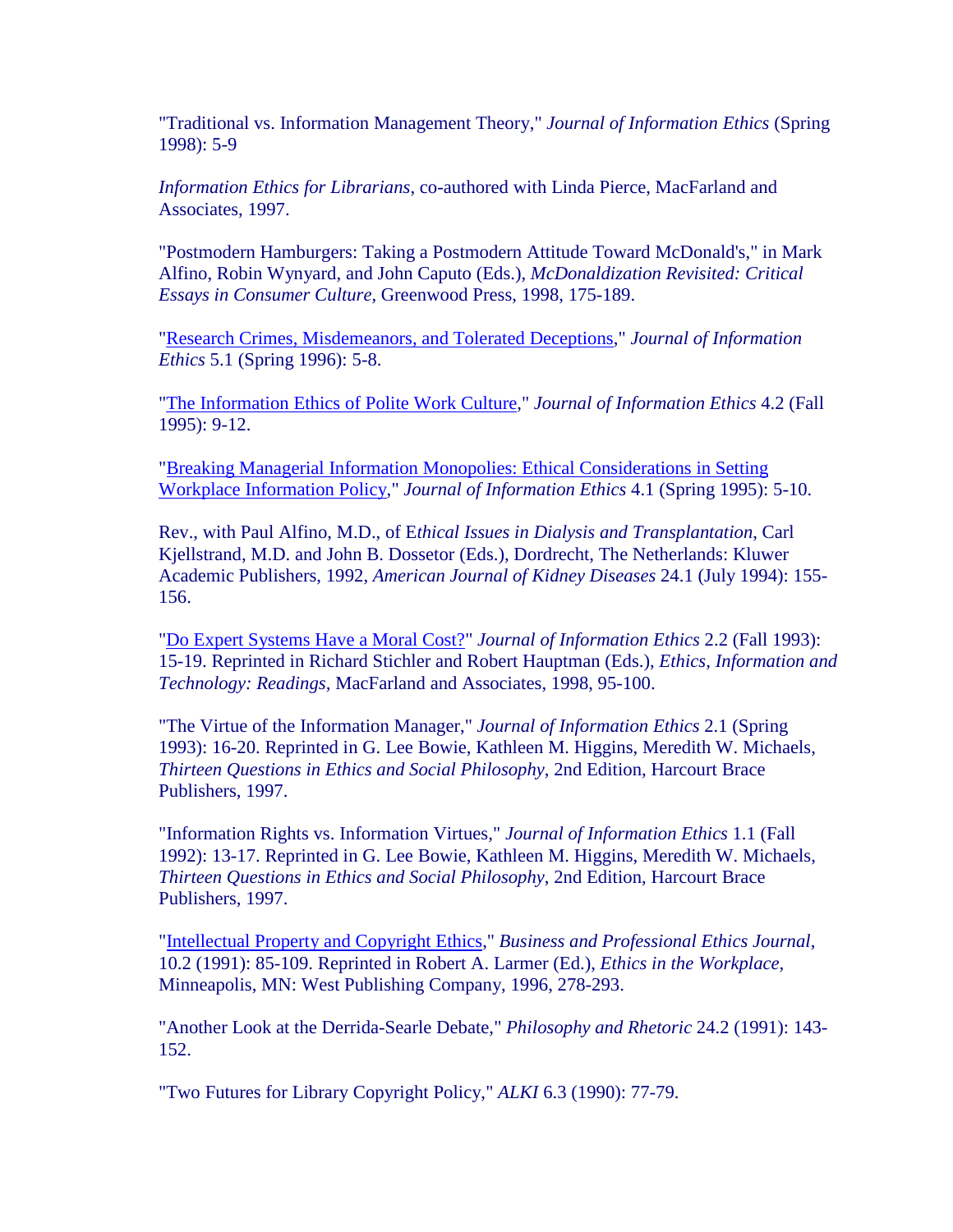*An Introduction to Ethics*, course guide for a correspondence course in ethics, University of Texas Extension Office, Fall 1989.

"At the Margins of Representation in Postmodern Philosophy and Literature," *Comparative Literature in Canada/ La Littérature Comparée au Canada: The Unmaking of Margins/ Defaire les Marges*, 20 (1989).

["Plotinus and the Possibility of Non-Propositional Thought,](http://guweb2.gonzaga.edu/faculty/alfino/dossier/Papers/PLOTINUS.htm)" *Ancient Philosophy*, 8 (1989): 273-284.

"How is the Philosophy of Language Possible?," review of How is Language Possible?, J. N. Hattiangadi, *Texas Foreign Language Education Papers* 2.1 (1988): 152-156.

# **Invited Lectures**

"Offense, Academic Freedom, and Speech Ecologies" American Library Association, Orlando, FL, May 27, 2016.

"Introspection, narration, and bias in the epistemology of subjective well-being," Unviersity of Southern Denmark, Odense, January 7, 2016.

""Rethinking Critical Thinking," keynote for PLATO Critical Thinking conference for Washington Community Colleges, Hilton Hotel, Spokane, WA, May 13, 2016.

"Why Privacy Matters," Multnomah County Library, Portland, OR, May 4, 2015.

"Some Limits of Transparency in Promoting Intellectual Freedom," Information Ethics Roundtable, University of Madison, Wisconsin, April 2015.

"Copyright and Culture," *Workshop: The Ethics of Copying*, Center for Interdisciplinary Research (ZiF), Bielefeld University, Germany, July 8-15, 2014.

"Gaming Wisdom," April 11, 2012, Nammour Symposium, UCSU, Sacramento, California.

"Techno-ratinoality and the Modern Academy," George Washington University, September 28, 2012.

"What Can We Learn from Postmodern Theories of Truth and Meaning?," *Gonzaga University,* March 27, 2012.

"Darwin for Everyone!," talk for the Spokane Secular Society, February 9, 2012.

"Leonardo's Renaissance," invited talk for Spokane Museum of Arts and Culture, July 17, 2011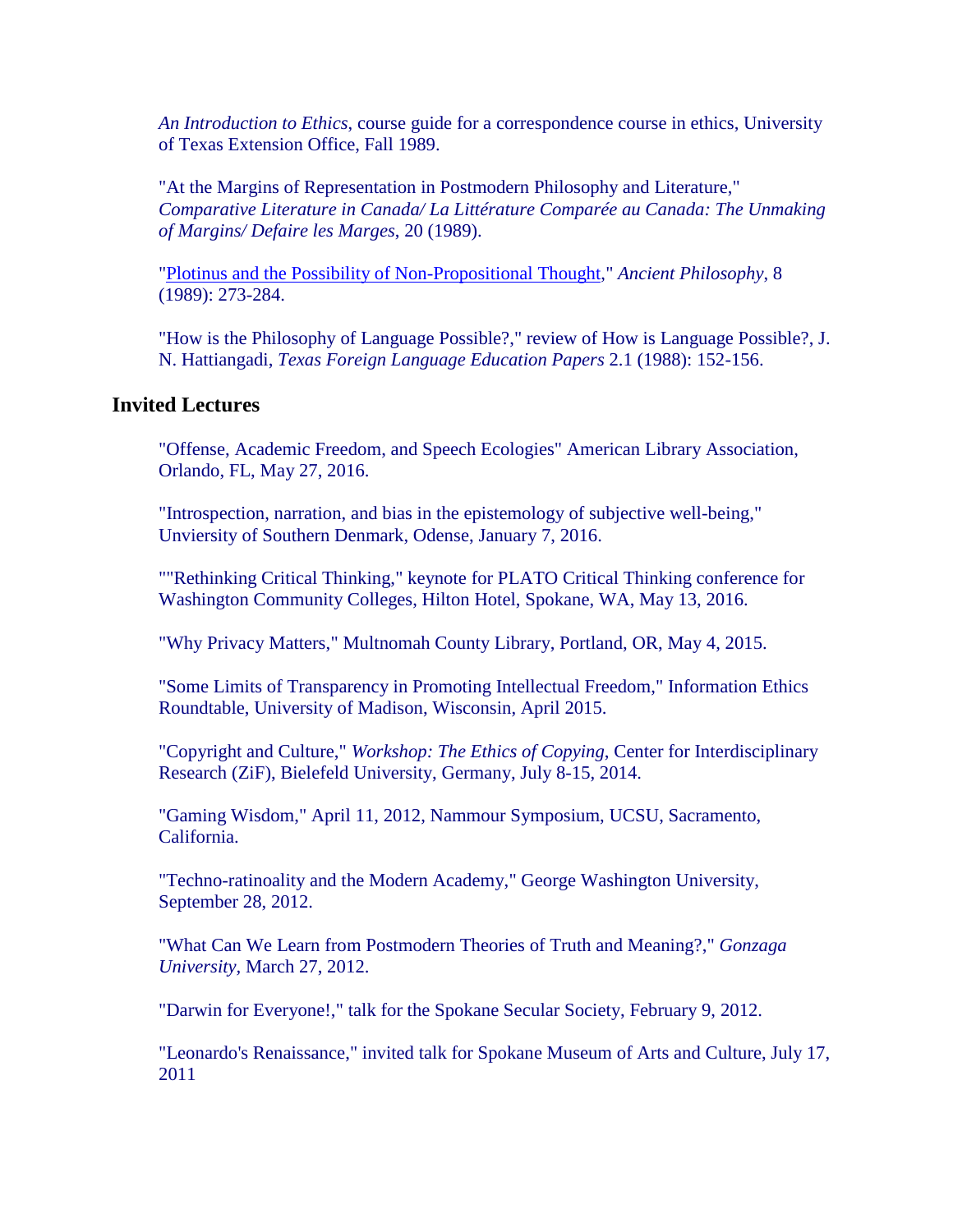"Wisdom and the Negotiation of Standards for Evaluating Success," *Nammour Symposium 2010,* California State University at Sacramento, April 20th, 2010.

"Using Wikis in Philosophy," *Pacific Divsion Meeting of the American Philosophical Association,* Westin Hotel, San Francisco, April 1, 2010.

"Surveillance and Counter-Surveillance and Evolutionary Psychology," *Surveillance and Anti-Surveillance,* MacCaulay Honors College, April 25, 2009.

with Randy Mayes, "Limits of Some Formal Approaches to Risk: Directions for Future Research," *Delft University of Technology*, Delft, Netherlands, June 14, 2006.

"Trade Secrets in Professional Services," *Spring 2006 Information Ethics Roundtable*, *American Philosophical Association Pacific Meetings,* March 22, 2006.

"Business Values for Successful Business Partnerships," Business Ethics Workshop. Seventh Meeting of the U.S. West Coast - Far East Russian Ad Hoc Working Group, Anchorage, Alaska, September 17th, 2002.

"International Business Ethics for the New Millenium," Workshop On Strengthening Integrity in the Private Sector trhough Business Ethics and Codes of Conduct Programs, U.S. Department of Commerce Office of Eastern Europe, Russia and Independent States Good Governance Program, Foundation for Russian American Economic Cooperation(FRAEC), June 7, 2002, Seattle, Washington.

"Relativism and Naturalism: The Case of Evolutionary Ethics," *3rd Alain Locke Conference,* Howard University, Washington, D.C., September 15-17, 2000.

Speaker, "Managing the Work Ethic," *1st Annual Robert Spitzer Presidential Institute on Organizational Leadership,* March 16-18, 2000, Cavanaugh's Inn, Spokane, WA 99203.

Keynote Speaker, "Moral Values in Complex Systems," *Focus on Results,* joint annual meeting of the local chapters of the American Society for Quality and Association for Quality and Participation, Spokane, WA, October 18, 1999.

"Neo-Platonism in the Florentine Renaissance," guest speaker at WSU humanities course, July 22, 1999

Keynote Speaker & Workshop Leader, "Critical Thinking Across the Curriculum," Whitworth College, Facutly Development Day, October 16, 1998

"The Moral Value of Information," Symposium: Information Ethics: Gossip, Privacy, and the Moral Value of Information," *49th Annual Meeting of the Northwest Conference on Philosophy*, Central Washington University, Ellensberg, WA, November 7-8, 1997.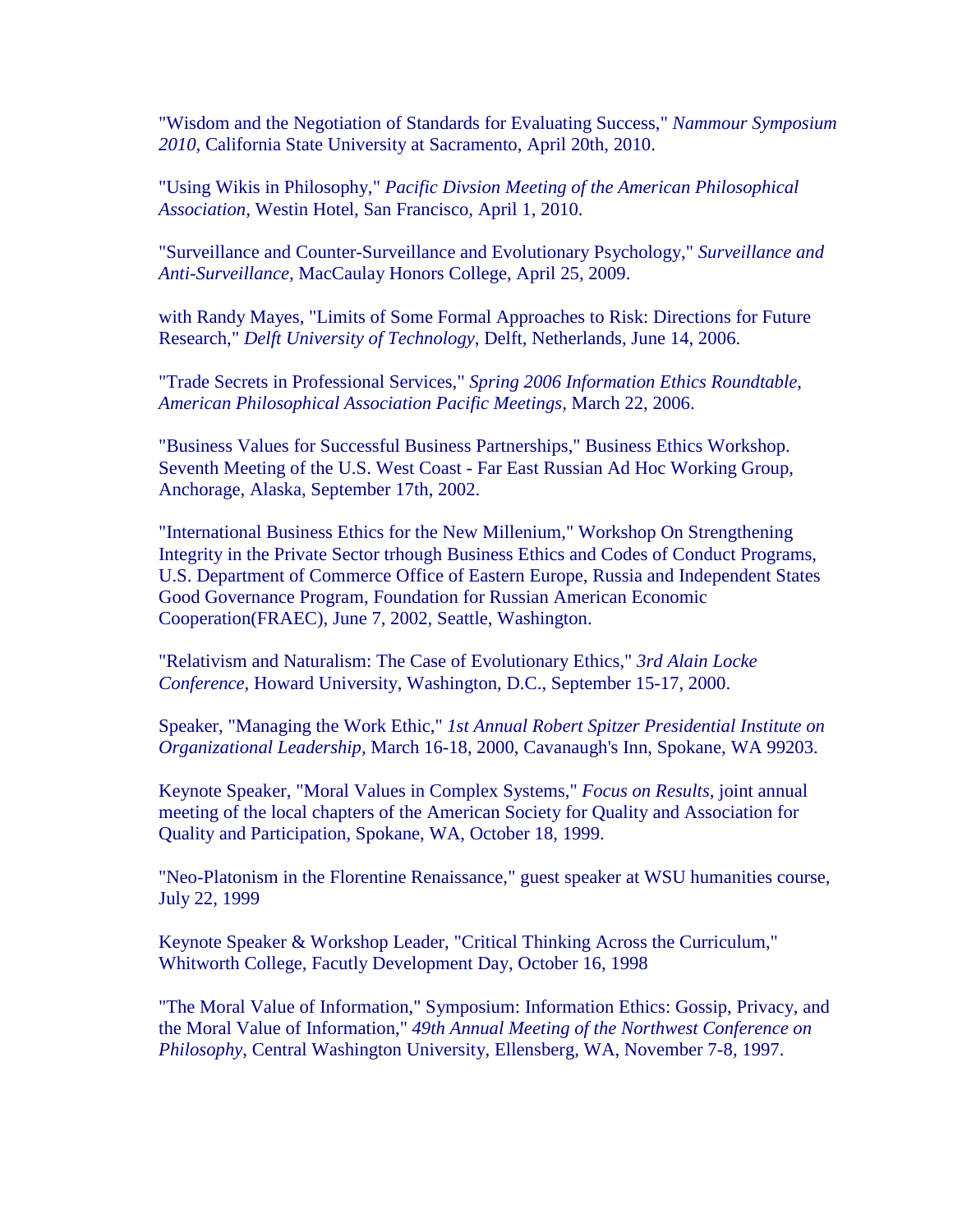[Business Failure & Corporate Managerial Responsibility,](http://guweb2.gonzaga.edu/faculty/alfino/dossier/presentations/97_SBE_Business_Failure_and_Corporate_Managerial_Responsibility.htm) co-authored with Brian Steverson, *Society for Business Ethics Annual Conference*, Boston, Massachusetts, August 8-10, 1997.

["The Ethical Library: Responsibilities to Our Users and Staff in the Information Age,](http://guweb2.gonzaga.edu/faculty/alfino/dossier/Presentations/S97_OLA-WLA.htm)" with Linda Pierce, *Oregon Library Association/Washington Library Association Joint Annual Conference*, Portland, Oregon, April 23-26, 1997.

### **Miscellaneous Professional Activity**

"Peer Reviewer," Teaching Philosophy, 2015.

"Peer Reviewer," Canadian Research Council, 2015.

"The Gospel of Prosperity," article for Gonzaga Magazine, December 2013.

"Why the Scientific Study of Religion is Important," The Socratic Club, Gonzaga University, December 8, 2012.

"Using Clickers to Increase Student Participation and Learning," Center for Teaching and Advising, Gonzaga University, October 18, 2012.

"Finding Happiness and Wisdom at Gonzaga," talk for Gonzaga University Alumni, Washington Athletic Center, Seattle, Washington, April 8th, 2010.

Peer Reviewer, *Ethic and Information Technology,* 2008

"Bring Back Librarians," Guest Opinon, *Spokesman Review*, February 12, 2008

"International Development: Gonzaga's Africa Programs," *Spokane Unitarian Chruch*, October 10, 2007.

"Come Together, Right Now," Editorial, *The Gonzaga Bulletin*, November 11, 2005.

Commentator on Harriet Baber, "Ex Ante Desire and Post Hoc Satisfaction," Inland Northwest Philosophy Conference, Univeristy of Idaho, Moscow, Idaho, March 25, 2005.

Chaired session, "What is Pragmatic Ethics?," *APA Pacific Division Meeting*, San Francisco, March 25, 2005.

Peer Reviewer, *Wadsworth Publishing Company, 2005* 

Peer Reviewer, *Politics, Philosophy, and Economics*, 2004

Moderator, Panel on "Sacred Choices," featured speaker, Dan Maguire, Planned Parenthood Inland Northwest, Spokane, WA, April 8, 2002.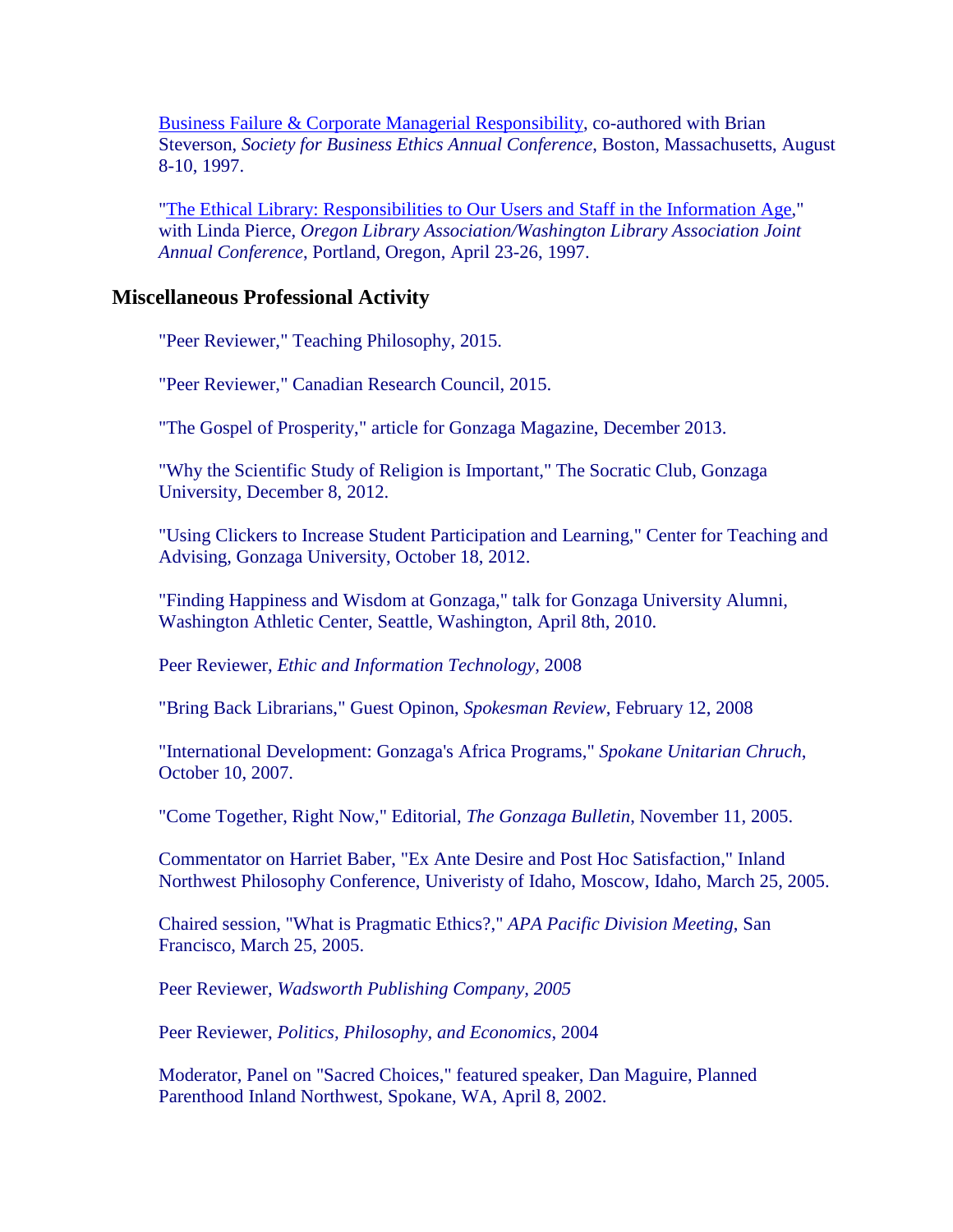Commentary on John Oberdiek, "Towards an Irresponsible Thoery of Distributive Justice," Inland Northwest Philosophy Conference, University of Idaho, Moscow, Idaho, April 5-7, 2002

Commentary on Jerry Cederblom, "Reason and Emotion in Argument," *APA Pacific Division Meeting*, Seattle, WA, March 30, 2002.

"Academic Freedom in a Catholic Context," debate with Fr. Robert Spitzer, February 25, 2002.

"The Ethics of Owning Cell Lines" for Ethics and Moral Perspectives Committee, Sacred Heart Medical Center, February 18, 2002.

Panelist, "The Human Genome Project: The Ethical, Legal, and Social Implications," St. Stephen's Lecture Series, Sacred Heart Medical Center, Providence Auditorium, Spokane, WA, November 16, 2001.

Panelist, "Genetics and Ethics I, II, and III," *Medical Ethics Conferences at Sacred Heart Medical Center,* Spokane, WA, March 7th, April 4th, and May 2nd, 2001.

Commentary on, Carl Anderson, "Anscombe on Self-Consciousness and Self-Reference," *NW Conference on Philosophy*, Pacific University, Forest Grove, OR, Nov. 10-11, 2000.

Director, "Improving Teaching Through Technology," M.J. Murdock Charitable Trust. Grant, \$56,000 for technology training and collaboration at Gonzaga University and Heritage College. 2000-2005.

Peer Review, *Ethics: Discovering Right and Wrong,* Louis P. Pojman, 3rd Edition, Wadsworth, Publishing Co. Consulting on needed changes for new edition.Peer Review, Conferences papers for the 1998 Annual Meeting of the Society for Business Ethics.

Commentary on, Harvey S. James, "Reinforcing Ethical Decision-Making Through Organizational Architecture," *New Work in Business Ethics, Colloquium of the Society for Business Ethics, American Philosophical Association Pacific Division Meeting*, Los Angeles, CA, March 26, 1998.

Chair, *Colloquium of the Society for Business Ethics, American Philosophical Association Pacific Division Meeting*, Los Angeles, CA, March 26, 1998.

Executive Board, *Society for Philosophy and Public Affairs* 1997-present.

[Commentary on, Michael O'Rourke, "Aiming and Referring,](http://guweb2.gonzaga.edu/faculty/alfino/dossier/Papers/96F_NW_Conf_Comments_on_Aiming_and_Referring.htm)" Philosophy of Language Colloquium, *48th Annual Meeting of the Northwest Conference on Philosophy*, University of Portland, Portland, Oregon, October 25-26, 1996.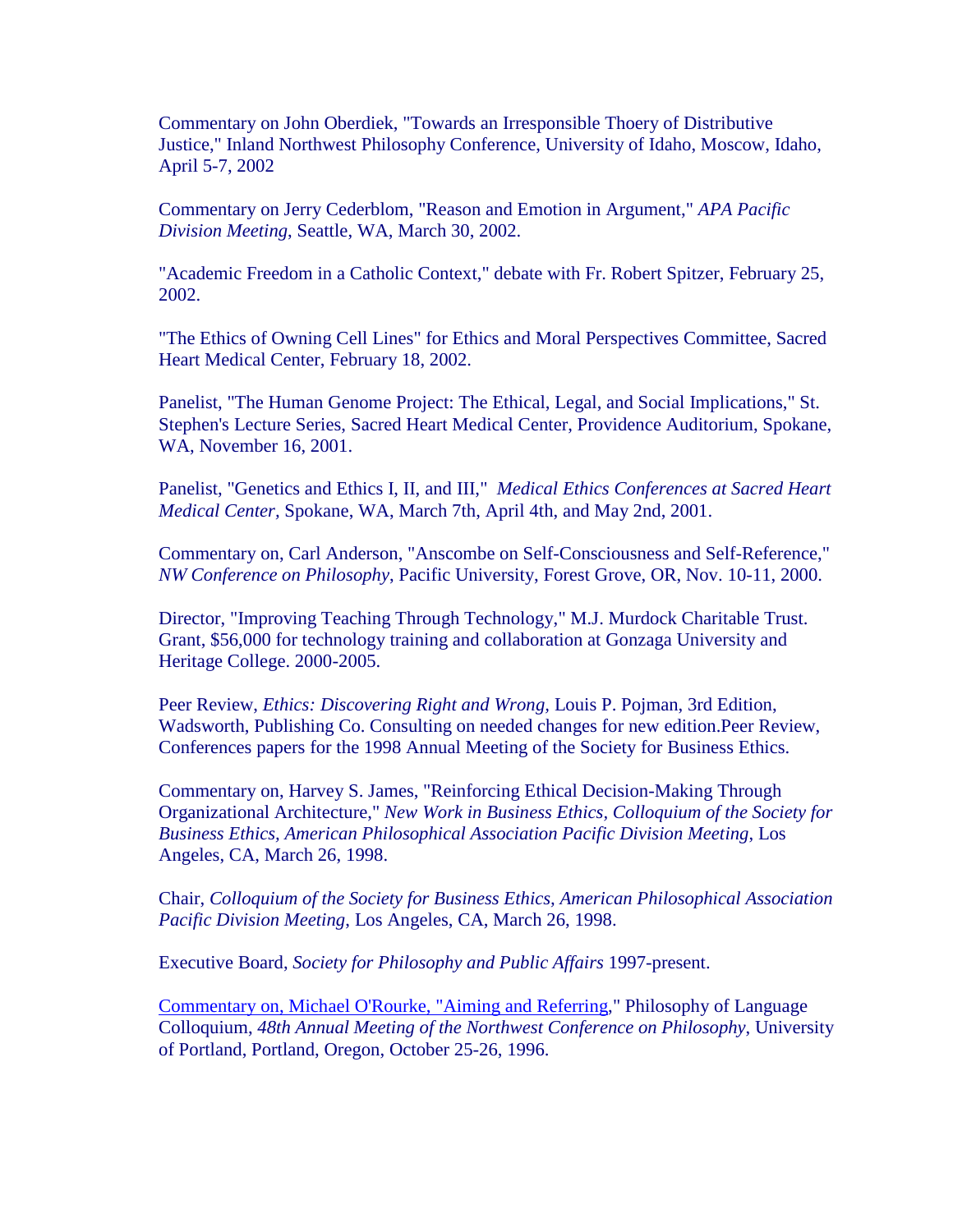Peer Review, *Problems in Business Ethics,* textbook manuscript, Mayfield Publishing Co., first and second drafts reviewed July and October 1996.

Chair, *Colloquium of the Society for Business Ethics, American Philosophical Association Pacific Division Meeting*, Seattle, WA, April 6, 1996.

Commentary on, Mark Weinstein, "Some Foundational Problems with Informal Logic and Their Solutions," *Colloquium of the Association of Informal Logic and Critical Thinking, American Philosophical Association Pacific Division Meeting,* Seattle, WA, April 4, 1996.

Attended, "Virtual Classroom Workshop," *Washington Center for the Improvement of Undergraduate Education,* January 20th, 1996, Evergreen State College.

Peer Review, *Wake-Up Calls,* manuscript for business ethics casebook, Wadsworth, Inc., first review May 1994, second review May 1995.

Chair, Colloquium of the Society for Philosophy and Public Affairs, "Poverty Policy," *American Philosophical Association Central Division Meeting,* Chicago, IL, April 27, 1995.

Peer Review, two conference papers for 1994 Annual Meeting of The Association of Management.

Participant, *American Bar Association's 9th Annual Higher Education Conference: Literature, History, Culture & the Courtroom*, Fort Worth, Texas, February 11-13, 1993.

Peer Review, *Articulate Contact: A Post-Semiotic Account of the Nature of Language*, book manuscript, SUNY Press, reviewed April, 1993.

Peer Review, *Thinking Ethics*, textbook manuscript, Wadsworth, Inc, prospectus reviewed May, 1993, manuscript reviewed August, 1993.

"'Fair use' questions plague copyright law," letter, *The Chronicle of Higher Education*, March 18, 1992: B3-4.

Panelist, Colloquium on Marketing Ethics, *National Council for Marketing and Public Relations,* National Conference, Seattle, Washington, March 15-18, 1992.

Participant, NEH funded summer seminar on Philosophy of Jurisprudence, led by David Luban at the University of Maryland's Institute for Philosophy and Publicy Policy, Summer 1991.

Panelist, Colloquium on Marketing Ethics, *National Council for Marketing and Public Relations, Regional Conference,* Coeur D'Alene, Idaho, April 7-9, 1991.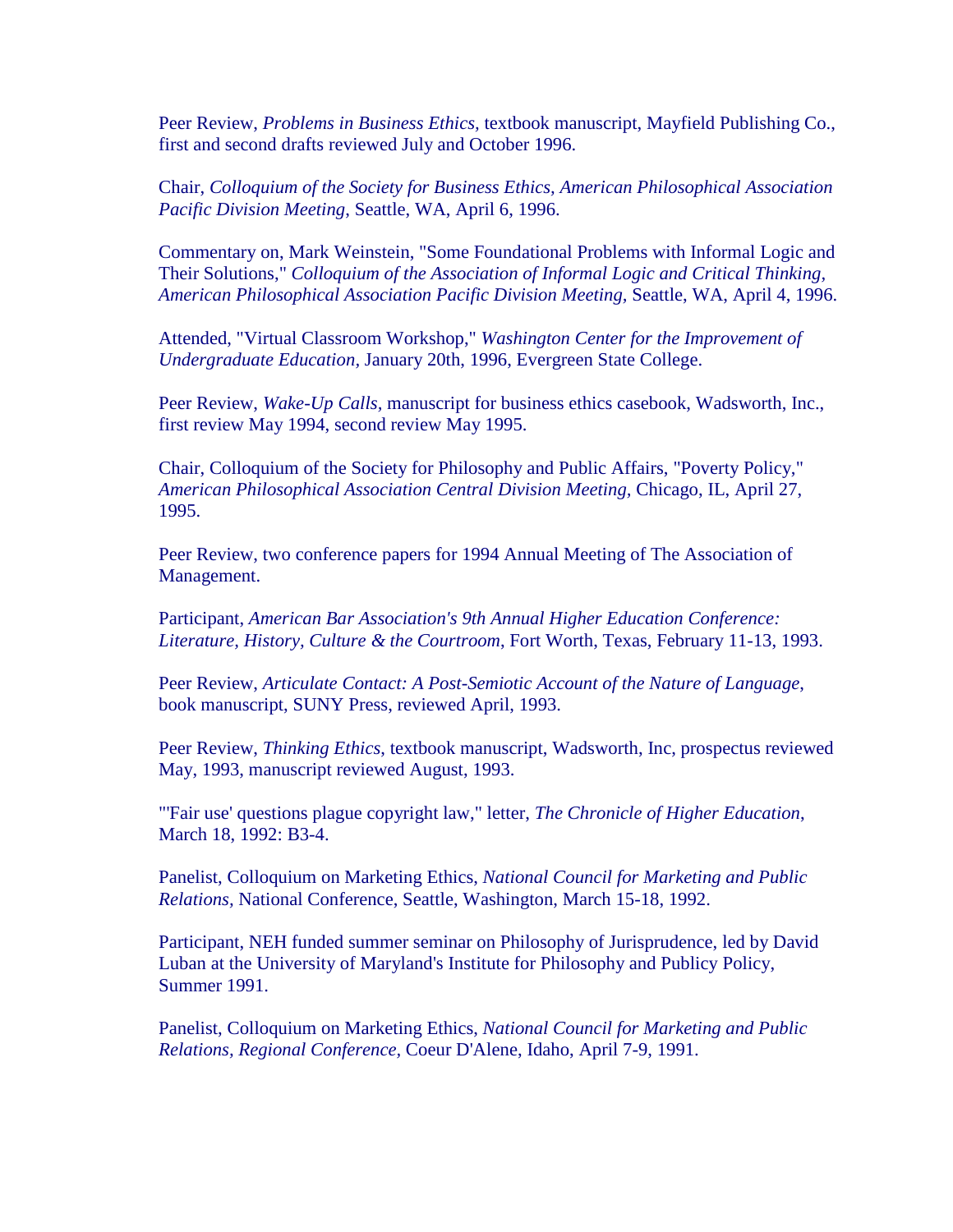Chair, Colloquium on Metaphysics, *American Philosophical Association Eastern Division Meeting,* Boston, MA, December 27-31, 1990.

"Common-Sense Philosophy?," letter, *The New York Times Book Review*, October 27, 1985.

Commentary on, "Ethical Issues of the Employment at Will Doctrine," *Kentucky Philosophical Association*, Georgetown College, Georgetown, Kentucky, 1984.

# **Intramural Professional Activity**

**Current**: Faculty Advisor to Multicultural Honor Society (2009-present), Facutly Advisor to Philosophy Club (intermittent), Philosophy Department Colloquium Coordinator (2000 present), Philosophy Department Outcomes for Majors Committee (2014), Co-facilitator, Inland Northwest Philosophy Association (INPA) (2012-present), Co-Director, Gonzagain-Benin Program (2013-present)

**Past**: Faculty Benefits Committee (1999-2011), Thematic Programming Committee (2006-2008), Center for Teaching and Advising Advisory Council (2006- 2009); International Program Advisory Council (2005-2007), Academic Coordinator for Study Abroad. (2004-2008), Sacred Heart Hospital EMPC ethics committee (2003-2005), Criminal Justice Program Advisory Committee (1999-2001), Faculty Scholarship Advisor (1999-2001), Co-chair Budget Review and Reallocation Process (BRRP) (Summer 1998), Faculty Assemply President (Fall 1998), Faculty Assembly Vice-President (97-98), Web Steering Committee (97), Gonzaga Strategic Planning Council (95-96), Gonzaga Technology Committee (95-96), Web Policy Committee (95-96), Faculty Handbook Revision Committee (95-97), Faculty Assembly Constitution Review Committee (94-96), Library Committee (93-95), Fall Faculty Conference Program Committee, Co-Chair (1993 & 1994), Philosophy Club Faculty Advisor (92-93), Cataldo Scholarship Committee, Chair (92-93), Faculty Elections Committee, Chair (92-94), Publications Board (91-92), Admissions Telethon Chairperson (91-93), Philosophy Department Curriculum Revision Committee (90-91), Philosophy Department Reappointment Committee (90-91), Woman's Studies Planning Group (90-91), St. Michael's Institute Faculty Council (Facilitator, 90- 91), St. Michael's Institute Academic Senate (90-91), Committees: University Copyright Committee (89-91).

#### **Grants:**

Gonzaga Research Council, for materials costs, in preparation of book manuscript, *Librarianship Ethics for the Information* Age. Spring 1996.

Research grant, St. Michael's Institute, for updates to Guide Author, hypertext software. Fall 1995.

Research grant, St. Michael's Institute, for research on the development of hypertext courseware. Spring and Summer 1993.